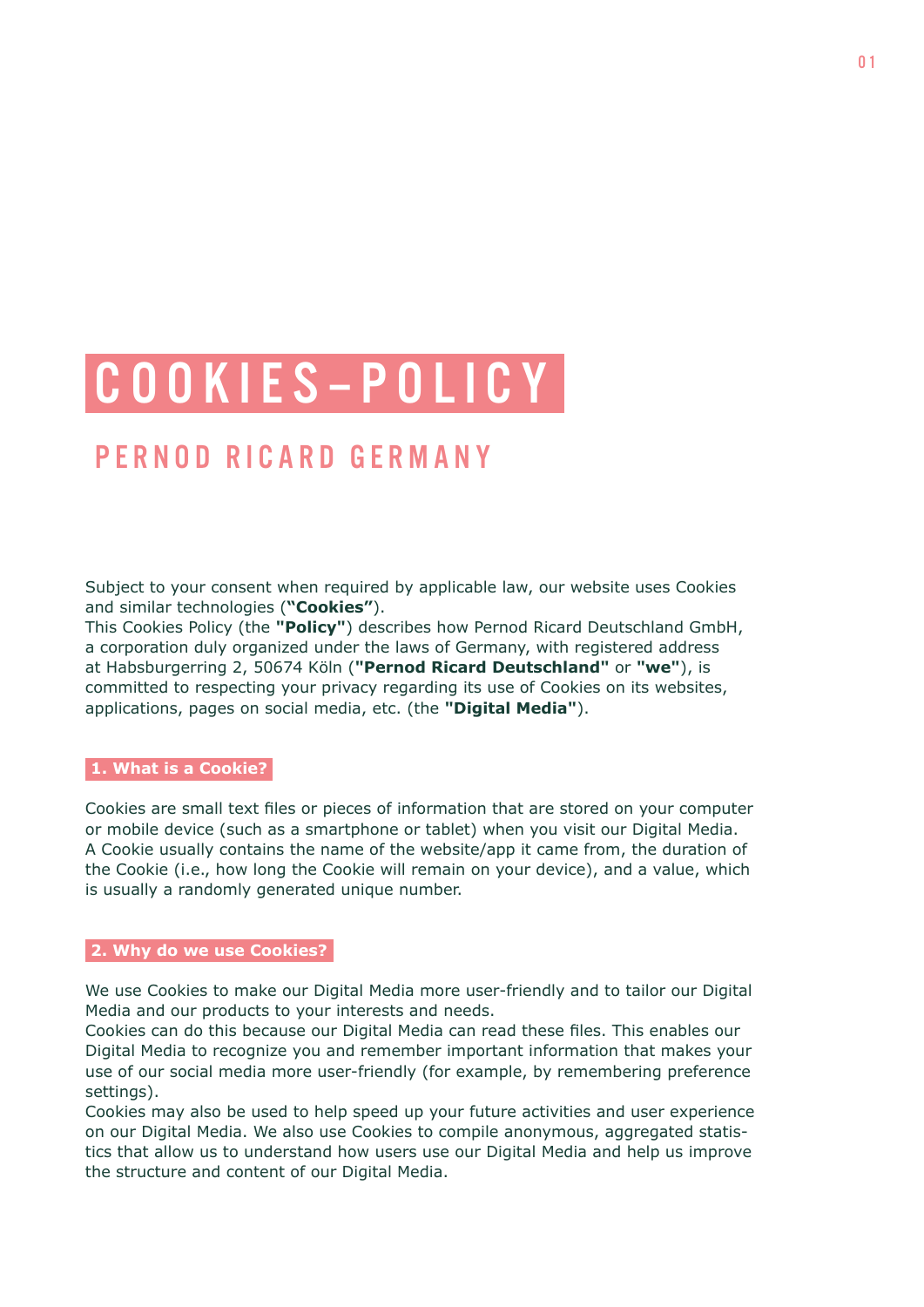#### **3. What are the different types of Cookies we use?**

The types of Cookies we use are Session Cookies, Resident Cookies, First party Cookies or Third-party Cookies.

- **Resident Cookies** are used to store your login information and remember your settings for future logins to our Digital Media. A Resident Cookie is a Cookie that is stored as a file on your computer and remains there when you close your web browser. The Cookie can be read by the Digital Media that created it when you revisit that Digital Media.
- **Session ID Cookies** are used to enable certain features on our Digital Media and Services, to better understand how you interact with our Digital Media, and to monitor aggregate user data and web traffic routing. Unlike Resident Cookies, Session Cookies are removed from your computer when you close your browser. Typically, Session ID Cookies store an anonymous session identifier on your computer that allows you to use a website/application (for example) without having to log in to each page again.
- **First party Cookies** are our own Cookies that we use to improve your user experience. They are linked to the user's personal information. Third parties do not have access to the information we collect through our own Cookies.
- **Third party Cookies** are Cookies placed on our Digital Media by third party companies to provide services, including Advertising Cookies. Third party companies place Cookies (Third party Cookies) on your device on our behalf when you visit our Digital Media to enable that Third party company to perform the services they provide. You can find more information about these Cookies in the Privacy Policies of these Third-party companies.

You will find below a list of the different types of Cookies we use on our Digital Media. To the extent information collected through Cookies constitutes Personal Data, the provisions in the *[Pernod Ricard Online Privacy Policy](https://www.join-sip.com/en/privacy)* apply in addition to this Cookie Policy.

#### **a) Essential Cookies**

Essential Cookies are Cookies that are necessary for our Digital Media to work and for you to use its services and features. Without such Essential Cookies, our Digital Media would not function as smoothly as you would like, and we may not be able to provide the Website or certain services or features that you request.

We also use technical Cookies that, for customization and personalization purposes, allow our Digital Media to remember choices you have made (such as your username, language, or the region in which you are located). These Cookies do not collect information about you that is used for advertising purposes, nor do they remember which web pages you have been to.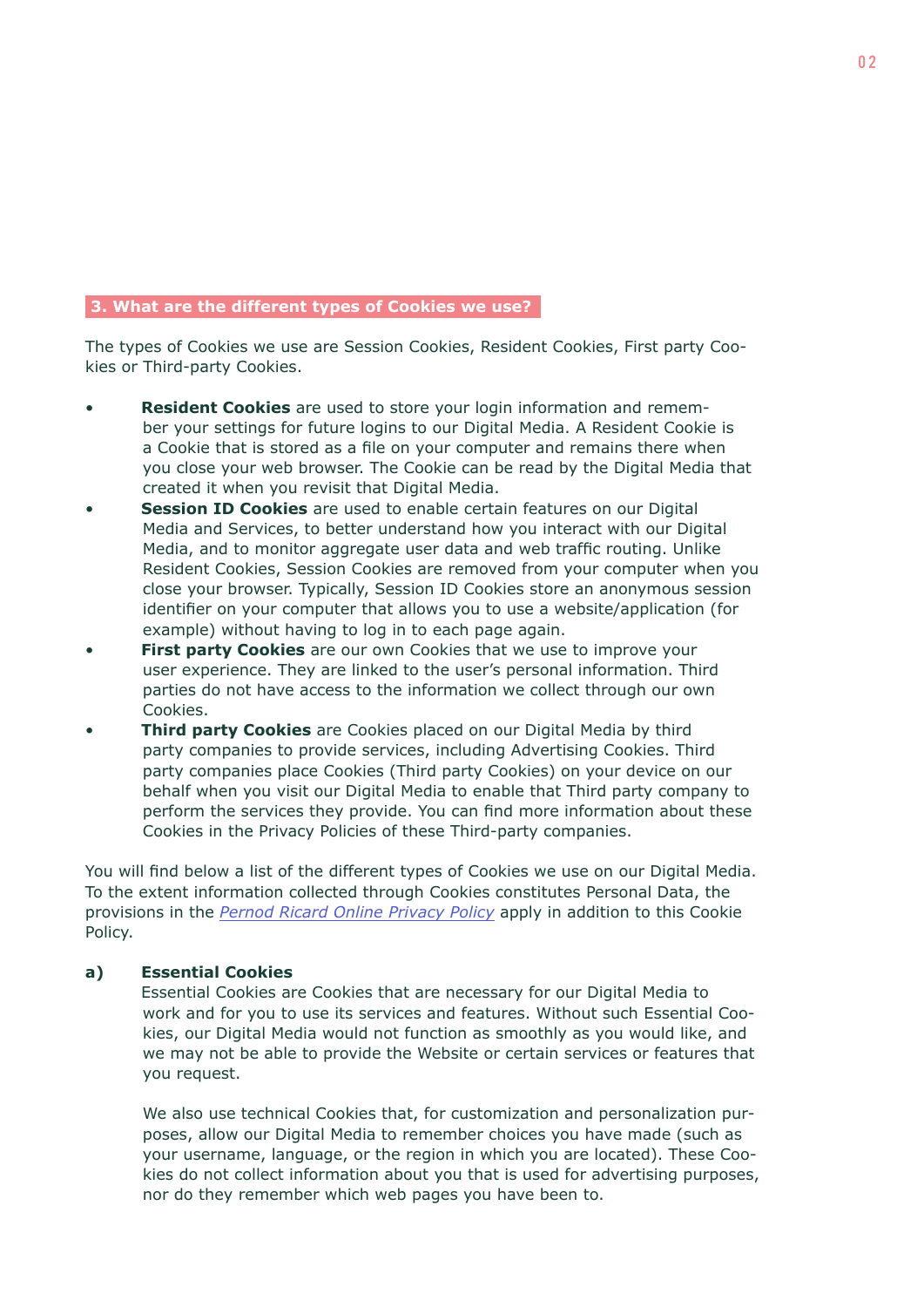| Who is<br>placing the<br><b>Cookie</b> | I v pe             | <b>Purpose</b>                                                                                                                                                                                                                                                                                                                                                                                                |
|----------------------------------------|--------------------|---------------------------------------------------------------------------------------------------------------------------------------------------------------------------------------------------------------------------------------------------------------------------------------------------------------------------------------------------------------------------------------------------------------|
| Pernod<br>Ricard                       | Resident<br>Cookie | <b>Cookie Policy Visibility Cookies: Pernod Ricard installs</b><br>a Cookie on your computer that indicates whether you<br>have been notified of the use of Cookies by a banner<br>message that appears, and then whether you have given<br>your consent to the use of Cookies by continuing to use<br>our website/application or service so that the banner<br>does not reappear each time you visit a page. |
| Pernod<br>Ricard                       | Resident<br>Cookie | <b>Device Identifier Cookie: Pernod Ricard installs a</b><br>Cookie on your computer that recognizes you and tells<br>the website/app that you are logged in.                                                                                                                                                                                                                                                 |
| Pernod<br>Ricard                       | Resident<br>Cookie | <b>User Local Cookie: Pernod Ricard installs a Cookie</b><br>that is used to remember certain local selections you<br>have made, such as language selection.                                                                                                                                                                                                                                                  |

These Cookies are necessary for the operation of our Digital Media and therefore you cannot object to the use of these Cookies.

# **b) Social Media Plug-in Cookies**

We use buttons to enable sharing of pages with social networking sites. These buttons may place a Third-party Cookie on your device that could collect usage data. The website uses the following social media buttons:

| Who is<br>placing the<br><b>Cookie</b> | Type               | <b>Purpose</b>                                                                                                                                                |
|----------------------------------------|--------------------|---------------------------------------------------------------------------------------------------------------------------------------------------------------|
| Facebook                               | Resident<br>Cookie | <b>Facebook Social Media Button: Cookies are used</b><br>to facilitate the sharing of content from our Digital Media<br>on Facebook.                          |
| Twitter                                | Resident<br>Cookie | <b>Device Identifier Cookie: Pernod Ricard installs a</b><br>Cookie on your computer that recognizes you and tells<br>the website/app that you are logged in. |
| Pernod<br>Ricard                       | Resident<br>Cookie | <b>Twitter Social Media Button: Cookies are used to</b><br>facilitate the sharing of content from our Digital Media<br>on Twitter.                            |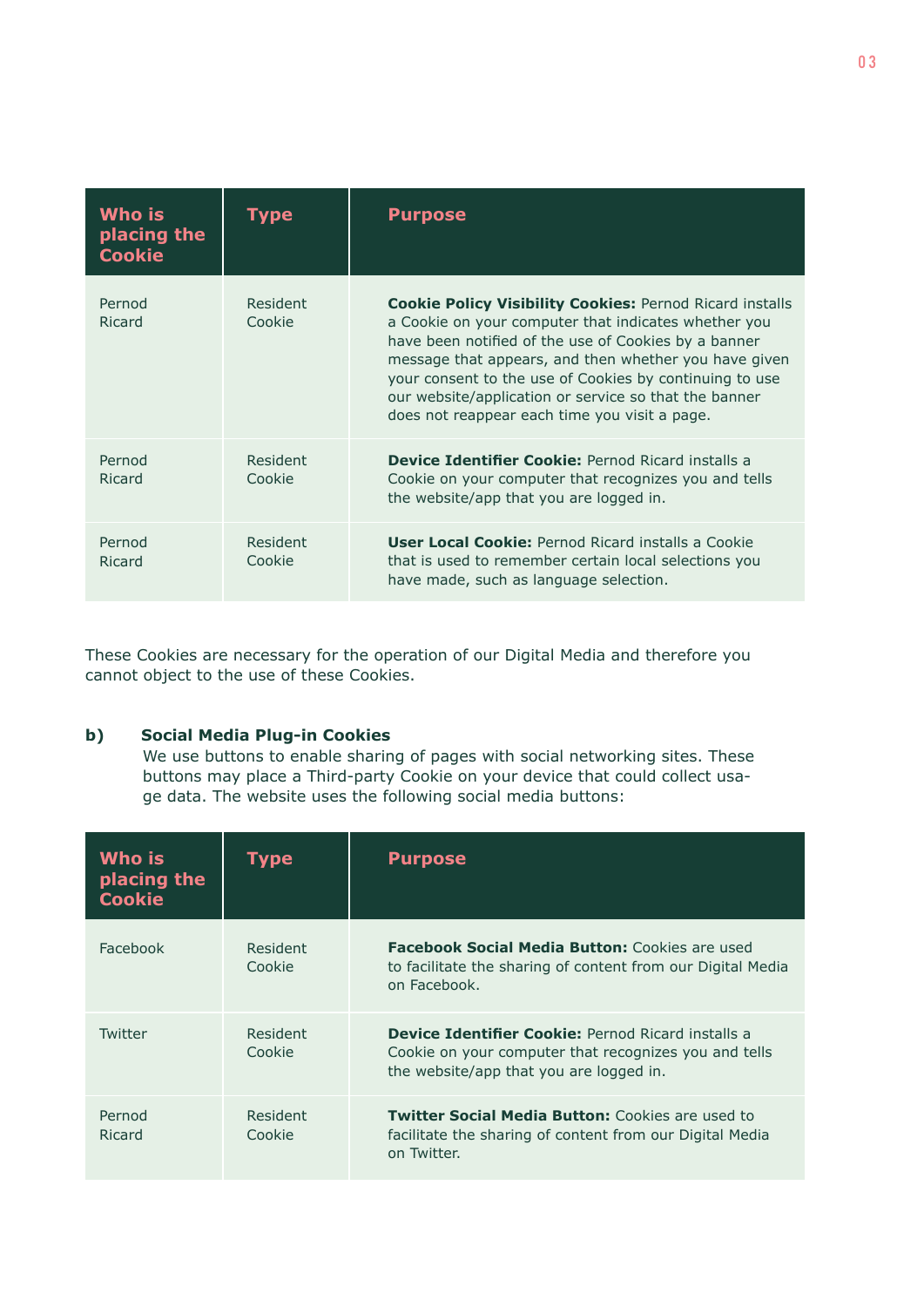To opt out of being tracked by the Facebook Social Media Button and the Twitter Social Media Button on all the websites you visit, go to the general account settings of your Facebook and Twitter accounts. Then locate and click the opt out link there.

To opt out of being tracked only on our websites/applications, use the Cookie Set Up Tool.

#### **c) Analytics Cookies**

Our Digital Media may also use Google Analytics Cookies. These Cookies collect information about how you use and navigate our Digital Media. For example, these Cookies monitor the following: which pages are visited most frequently, Internet Protocol (IP) addresses, browser type, Internet Service Provider (ISP), referring and exit pages, operating system, date/time stamp, and clickstream data. We use this information to analyse trends, to administer the website, to track user movement within our Digital Media, and to gather demographic information about our user base.

| Who is<br>placing the<br><b>Cookie</b> | Type                               | <b>Purpose</b>                                                                                                                      |
|----------------------------------------|------------------------------------|-------------------------------------------------------------------------------------------------------------------------------------|
| Google                                 | Resident<br>and Session<br>Cookies | <b>Google Analytics:</b> Google Analytics Cookies work<br>together to give us information about how users use<br>our Digital Media. |
| Adform                                 | Resident<br>and Session<br>Cookies | <b>Adform:</b> Adform Cookies work together to give us<br>information about how users use our Digital Media.                        |
| Semasio                                | Resident<br>and Session<br>Cookies | <b>Semasio:</b> Semasio Cookies work together to give us<br>information about how users use our social media.                       |

Our Digital Media use the following analytical Cookies:

To opt out of being tracked by Google Analytics Cookies on all the websites you visit, go to *<http://tools.google.com/dlpage/gaoptout>*.

To opt out of being tracked by Adform Cookies on all websites you visit, go to *<https://site.adform.com/datenschutz-opt-out/>*.

To opt out of being tracked by Semasio Cookies on all websites you visit, go to *[http://www.semasio.com/de/nc/opt-out/](https://www.semasio.com/)*.

To opt out of being tracked only on this website, use the **Cookie Set Up Tool.**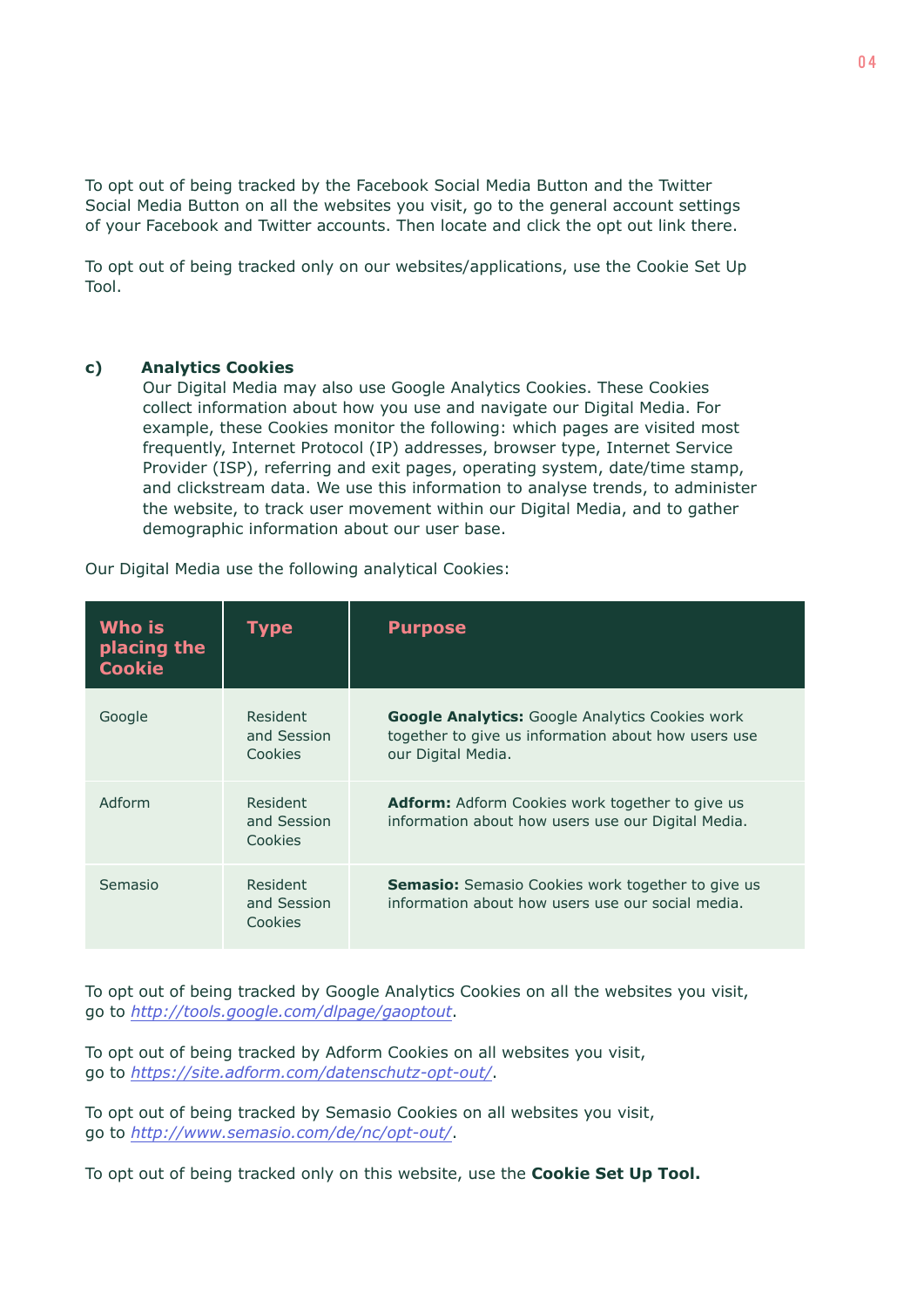## **d) Marketing and Profiling Cookies**

We work with third-party advertising companies to advertise ads while you are using our Digital Media, and we allow these companies to place and access their own Cookies on your device when advertising ads on our Digital Media. These companies may use information obtained through the Cookie to provide advertisements about goods and services that interest you. The information these companies have obtained and may use through the Cookie includes information about your visits to our websites/applications and to other websites/ applications in combination with non-personally identifiable information about your purchases of and interests in our online sites. The information does not include: your name, address, email address or telephone number.

| Who is<br>placing the<br><b>Cookie</b> | Type               | <b>Purpose</b>                                                                                                                                                                                                                                                                                                                                       |
|----------------------------------------|--------------------|------------------------------------------------------------------------------------------------------------------------------------------------------------------------------------------------------------------------------------------------------------------------------------------------------------------------------------------------------|
| Blue Kai                               | Resident<br>Cookie | <b>Profiling Tag:</b> BlueKai installs a tracker on the user's<br>device that collects data about the user's visit to various<br>websites, using the unique ID number of the tracker.<br>Pernod Ricard uses the data to create a profile of the<br>user and defines detailed market segments for the use<br>in marketing campaign strategy.          |
| Google                                 | Resident<br>Cookie | <b>Advertising Cookie:</b> Google Advertising Cookies are<br>used to customize ads in elements of Google, such as<br>Google Search. For example, these Cookies are used<br>to remember the following: Your recent searches, your<br>previous interactions with an advertiser's ads, or search<br>results and your visits to an advertiser's website. |

Our Digital Media use the following analytical Cookies:

To opt out of being tracked by BlueKai on all websites you visit, go to *<http://www.bluekai.com/consumers.php#optout>*.

To opt out of being tracked by Google Advertising Cookies on all the websites you visit, go to *<http://tools.google.com/dlpage/gaoptout>*.

To object to being tracked only on our Digital Media, use the **Cookie Set Up Tool.**